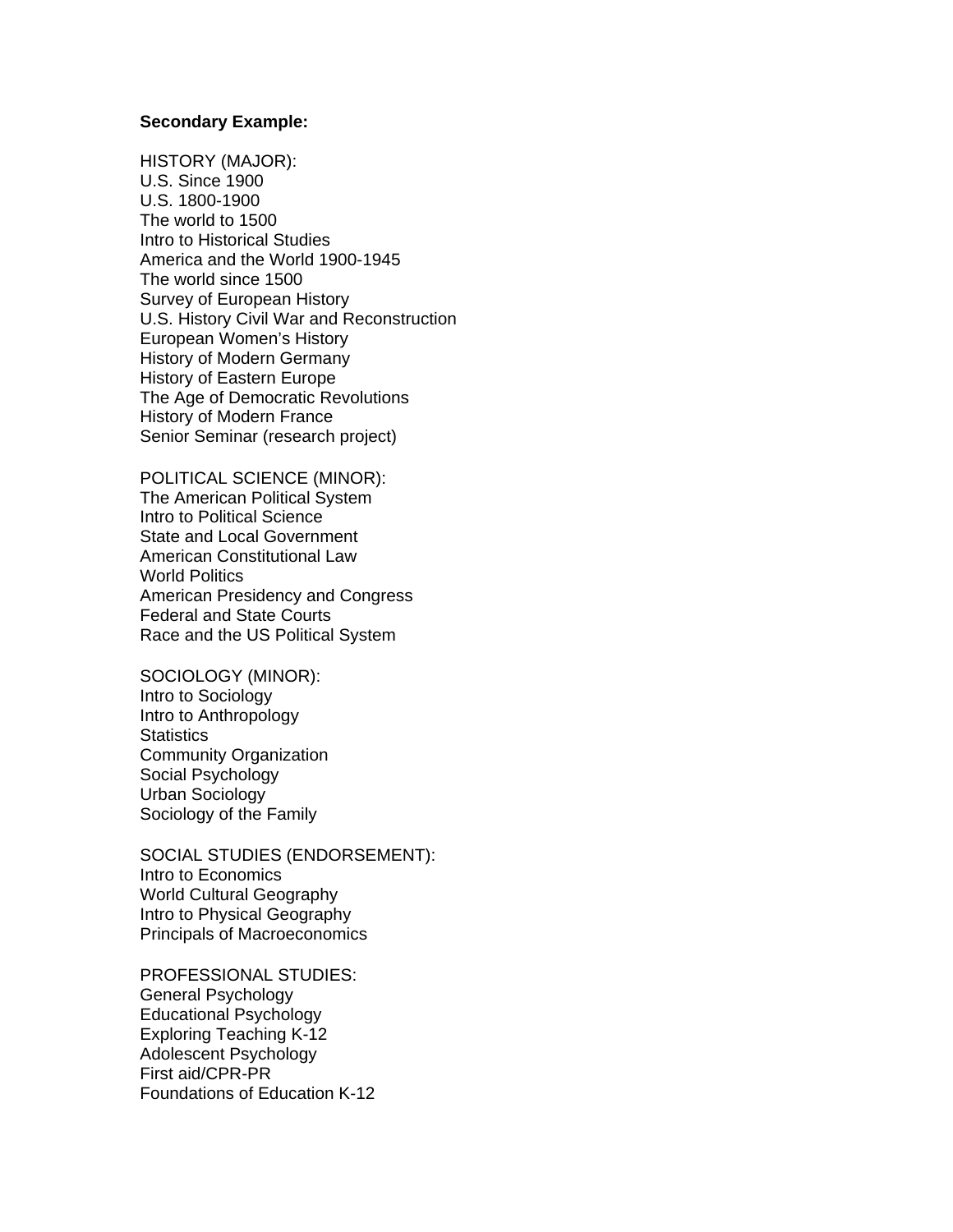Computer Applications in Secondary/Middle Schools Methods of Teaching in Secondary/Middle Schools Planning/Assessment in Secondary/Middle Schools Teaching Reading in Content Areas Secondary/Middle Schools

GENERAL EDUCATION/ELECTIVES: College Algebra Composition I Chemistry: Concepts of Matter Elementary German I Musical Experiences: The Piano Introduction to Gender Studies Physics: Our Physical World Literary Genre Yoga **Aerobics** Introduction to Business Introduction to Humanities: Hollywood

## **Elementary Example:**

PROFESSIONAL STUDIES Child Psychology Educational Psychology General Psychology Exploring Teaching: K-12 Foundations of Education: K-12 Methods of Teaching Social Studies K-8 Methods of Teaching Children's Literature K-8 Methods of Teaching Science K-8 Methods of Teaching Mathematics K-8 Computer Applications in Schools K-8 Methods of Teaching Reading K-8 Methods of Teaching Physical and Health Education

ENGLISH MINOR Introduction to Literary Studies Writing in the Professions American Literature Language in Education Introduction to Creative Writing Writing from Sources Teaching the Art of Writing

MATHEMATICS MINOR **Geometry Statistics** Mathematics for Elementary Teachers Contemporary Mathematics Finite Mathematics